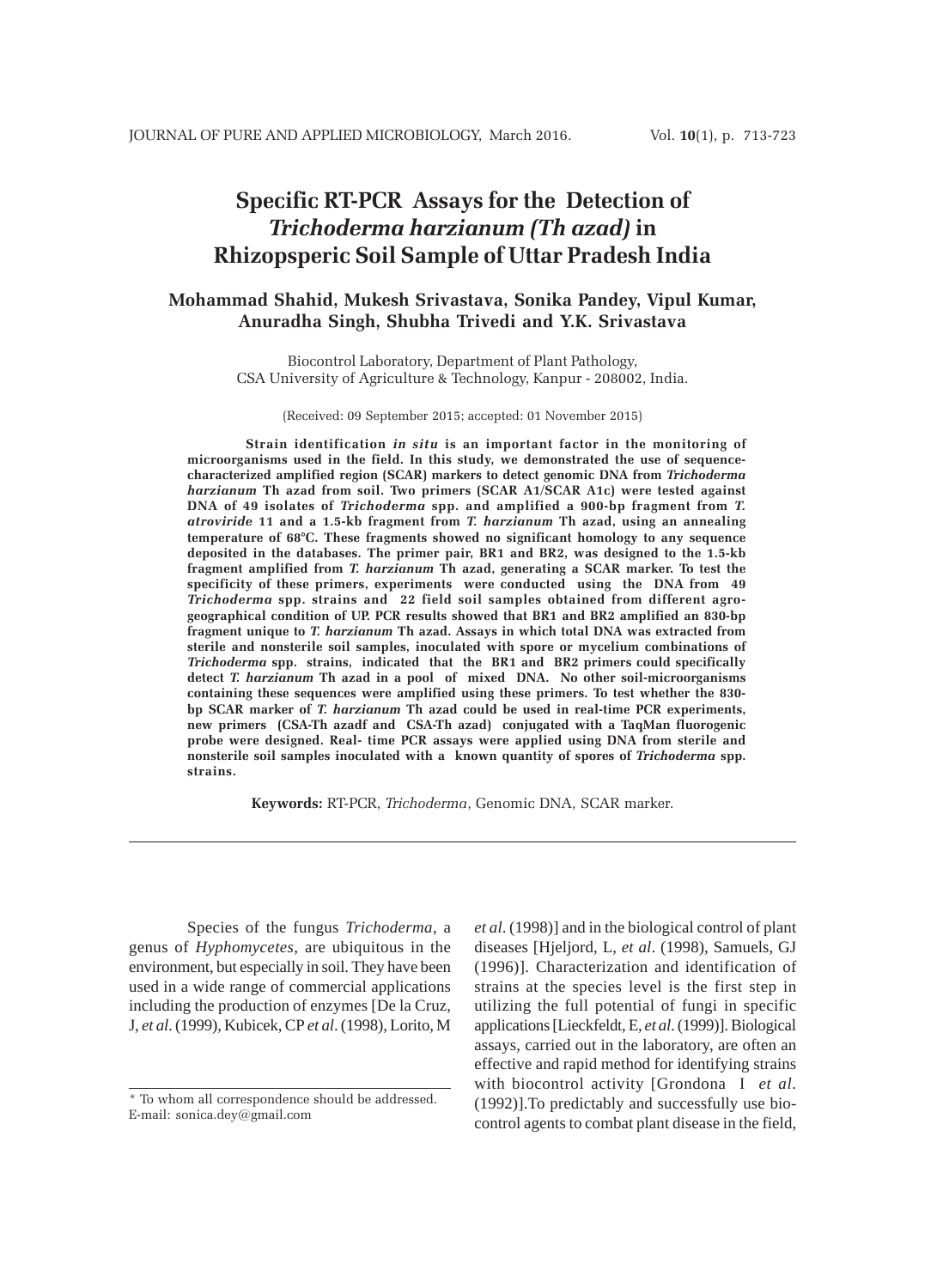it is essential that their biology and ecology be well under- stood [Lo, CT *et al*. (1996)]. In addition, the release of bio control agents into the environment has created a demand for the development of methods to monitor their presence or absence in soil. Therefore, monitoring population dynamics in soil is of much importance. Previous methods employed to identify strains of *Trichoderma* spp. in soil samples have included the use of dilution plates on selective media. However, this method does not distinguish between indigenous strains and artificially introduced ones [Kimura, H *et al*. (1999)]. Staining techniques, based on reporter genes such as the b-glucuronidase gene (GUS), have been used to study host–pathogen interactions *in vivo* [Green, H, *et al*. (1995)] and monitoring commercial *Trichoderma* strains [Freeman, S *et al*. (2002), Lo, CT *et al*. (1998)]. This method is not suitable for detecting or monitoring *Trichoderma* strains under natural conditions since this would involve the release of genetically modified organisms into the environment.

In recent years, several PCR-based molecular techniques have been used to detect and discriminate among microorganisms. Sequence analysis of the internal transcribed spacer region 1 (ITS1) of the ribosomal DNA has been helpful in the neotypification, description, and characterization of species in the genus *Trichoderma* [Gams, W, *et al*. (1998), Shahid M *et al*. (2013a, 2014f), Grondona, I *et al*. (1997), Hermosa, MR *et al*. (2000), Lieckfeldt, E, *et al*. (1999), Muthumeenakshi, S. *et al*. (1994), Ospina-Giraldo, MD *et al*. (1999)]. In addition, the analysis of DNA sequences from multiple genetic loci has been used to establish the phylogenetic relationship of the species within *Trichoderma* [Chaverri, P. *et al*. (2003), Kullnig-Gradinger, C. *et al*. (2002)]. Another useful method for the identification of *Trichoderma* strains is the randomly amplified polymorphic DNA (RAPD) technique [Zimand, G *et al*. (1984), Shahid M *et al*. (2013b, 2014g)]. In a previous study, we identified RAPD fragments that were able to discriminate between different biocontrol agents of *Trichoderma* spp. [Hermosa, MR *et al*. (2001) ]. By converting a RAPD- derived fragment, amplified from strain *T. atroviride* 11, into a sequencecharacterized amplified region (SCAR) we showed

J PURE APPL MICROBIO*,* **10**(1), MARCH 2016.

that this marker was specific to *T. atroviride* 11. The generation of a SCAR marker for this strain is of particular interest because *T. atroviride* 11 has been shown to be an efficient biocontrol agent against phy- topathogenic fungi such as *Phomabetae*, *Rhizoctonia so- lani*, *Sclerotinia sclerotiorum*, and *Polymyxa betae,* the vector of the sugar beet rhizomania disease virus [Campos, T *et al*. (2001), Grondona, I, *et al*. (2001), Grondona, I. *et al*. (1992)].

Although conventional PCR has become an attractive tool for the detection of specific microorganisms in microbial systems, this technique does not allow accurate quantification of DNA because of the variability in the efficiency of amplification between PCR reactions [Raeymaekers, L (1998)]. This limiting factor has been overcome by the emergence of new techniques, capable of quantifying nucleic acids in vitro. Real-time PCR is based on the use of TaqMan probes or SYBR Green I dyes. Both systems measure the intensity of a fluorescent signal proportional to the quantity of DNA generated during the PCR amplifica- tion. Quantitative real-time PCR is widely used in medicine for the diagnosis of clinical viruses [Kimura, H. *et al*. (1999). ], bacteria [Hein, I, *et al*. (2001), Ke, D, *et al*. (2000) ], protozoa [Lin *et al*. (2000)], and fungi [Loeffler, J. *et al*. (2000)]. Although it is used in plant pathology studies [Schena, L. *et al*. (2002) ], there are few references regarding its application to quantifying fungi from soil [Filion, M. *et al*. (2002)].

The aim of the present study was to develop specific PCR-based markers to detect *T. harzianum Th azad* in soil. Also, two primers, QTh azadf and QTh azadr, designed from the 837-bp SCAR marker, were used to quantify fungal DNA of this strain extracted from soil samples using realtime PCR.

#### **METHODS**

### **Fungal Strains, Growth Conditions, and DNA Extraction**

The 49 *Trichoderma* spp. were used in this study are shown in Table 1. Each strain was cultured on Potato Dextrose Agar medium (PDA, Himedia) and stored at -80°C in 10% glycerol. Petri dishes containing PDA medium were inoculated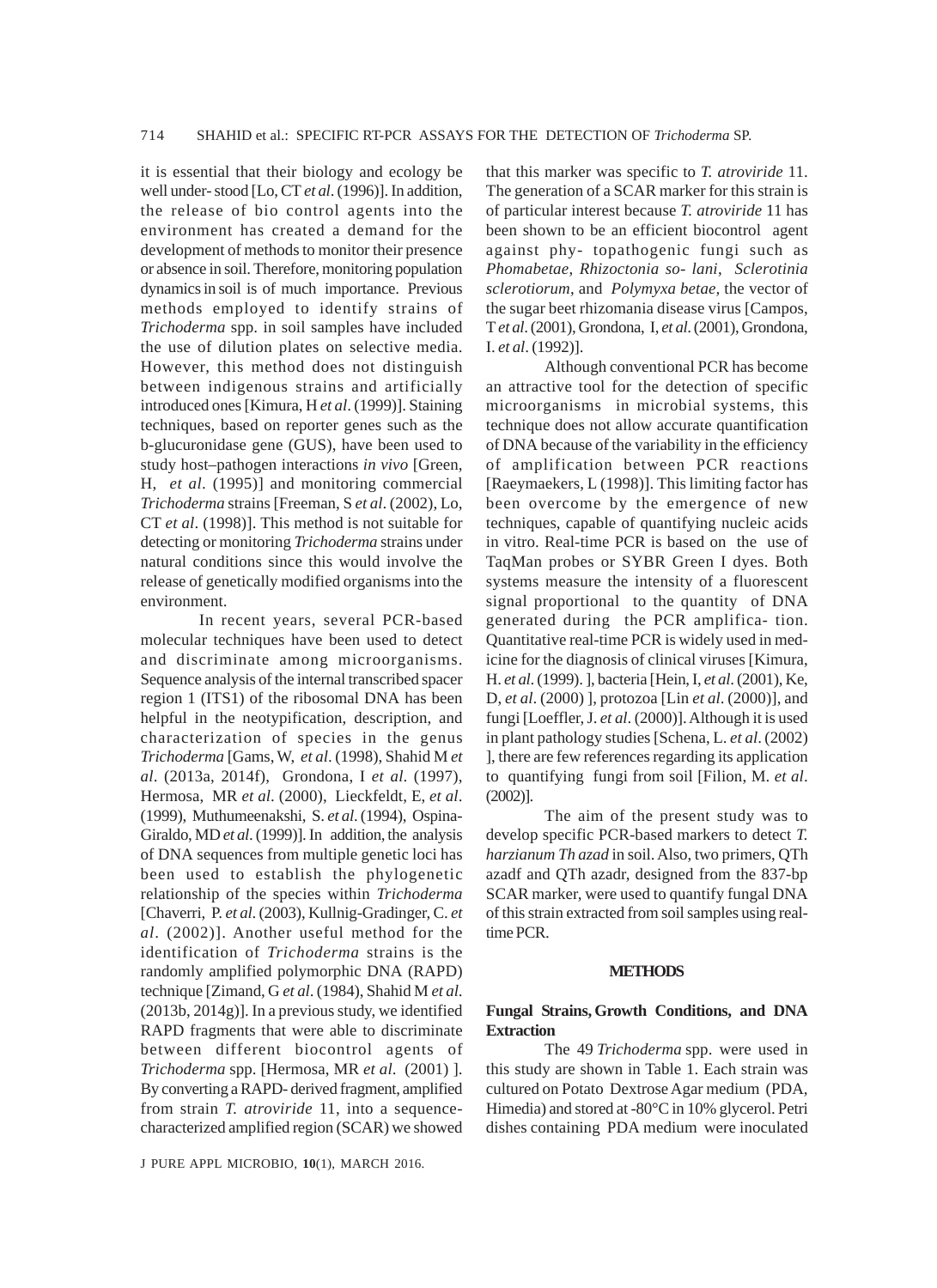with a 0.5-cm diameter agar plug, cut from the growing edge of a 4-day colony for each strain, and grown in the dark at 25 C. Spores were harvested after 6 or 7 days, by adding 2 mL of water to the plates and scraping the culture with a rubber spatula. The suspensions were filtered through a double layer of cheese- cloth to separate large mycelia fragments from conidia. Spore concentrations were adjusted to  $1 \times 10^9$  conidia mL). Mycelia, for each strain, were obtained by inoculating flasks containing 100 mL of Potato Dextrose Broth (PDB, Himedia Laboratories) and growing the cultures at 25°C for 48h on orbital shaker (120 rpm). Mycelia were harvested and washed with sterile distilled water, frozen, and lyophilized. Total DNA was extracted from 50 mg of freeze-dried mycelia [Shahid M. *et al*. 2014a, Mondéjar R L et al (2010), Raeder, U. *et al*. (1985)].

DNA extracted from 250 mg of soil was obtained using the Fast DNA SPIN (for soil) kit (according to manufacturer's instructions, with a modification in the lysis step. Lysis was carried out using the solution provided in the kit. However, the samples were incubated at 65 C and vortexed every 5 min for 30 min. The DNA extracted from each sample was resuspended in 100 lL of DES buffer accompanying the kit.

## **Screening** *Trichoderma* **Strains for SCAR Markers**

 $SCAR$   $A1$   $(5-$ GGAAGCTTGGCGTTTATTGTA CAAAG-3) and SCAR A1c (5-GGAAGCTTGGGTATT GAGCTGGGCCT-3) primers, designed from a previous study involving *T. atroviride* 11 [Hermosa, MR. *et al*. (2001)], were used to test the amplification of DNA from 50 strains of *Trichoderma* spp. Each PCR reaction contained 50 ng of fungal DNA (Table 1), 2.5 U of DNA Taq polymerase, 1· DNA polymerase buffer , 0.2 mM of each deoxynucleoside triphosphate, 1.5 mM of MgCl2, and 0.32 lM of each primer in a total volume of 50 lL. PCR conditions included an initial denaturation of 5 min at  $94^{\circ}$  C, followed by 35 cycles of 1 min at  $94^{\circ}$ C, 1 min 30 s at 68 C, and 2 min at  $72^{\circ}$  C, with a final extension step of  $72^{\circ}$  C for 7 min, using a DNA PTC-100 thermal cycler. PCR products were analysed by electrophoresis in a 1.2% agarose gel in 1· TAE buffer (40 mM Tris, 20 mM acetic acid, 1 mM EDTA [pH 8]), stained with ethidium bromide. The molecular size marker was /

## X174- HaeIII (Promega, Madison, WI, **USA**). **Generation of a SCAR Marker for** *T. harzianum* **Th azad**

A 1.5-kb PCR fragment was excised from an agarose gel and the DNA was purified with the GENE CLEAN kit according to the manufacture's specifications. The fragment was cloned into the pGEM-T Easy vector (Promega) with T4 DNA Ligase [Vieira PM et al (2013), Sambrook, J. *et al*. (1989)]. Plasmid DNA was extracted using a miniplasmid preparation protocol [Hanahan, D (1985)]. The 1.5-kb fragment was sequenced using fluorescent terminators on an AB RT PCR.

Their identification is important in developing a potential strain for further analysis. These isolate belongs to 8 different species of *Trichoderma* genus viz. *Trichoderma viride* (30 strains), *Trichoderma harzianum, Trichoderma asperellum, Trichoderma longibrachiatum* (7 strains), *Trichoderma atroviride* (8 strains), *Trichoderma koningii, Trichoderma virens and Trichoderma reesei* collected from rhizospheric soil of chickpea, pigeonpea and lentil crop. They are finally deposited to culture bank NBAIM, Mau and allotted with a unique NBAIM Accession number.

Real-Time PCR Assays. One primer set, QTh azadf (5-TGGCGTTGAATTGAGTTTGTGT-3) and QTh azadr (5-CCCTCCGTA TGGGTTT TAAGGT-3) , was designed using the Primer Express software program version 2.0.0 (Applied Biosystems). These oligonucleotides, designed from the 837-bp SCAR marker, flanked a 72-bp DNA fragment specific for identifying the strain *T. harzianum Th* azad. The specificity of this primer set was tested against DNA from all 50 *Trichoderma* spp. strains, using a conventional PCR machine, and on annealing temperature of 59°C for the reactions.

The QTh azadr and QTh azadf primers were used in real time-PCR experiments with 6 carboxyfluorescein (6-FAM) as the reporter fluorochrome & 6-carboxyte- tramethylrhodamine (TAMRA) as the quencher. The 20- lL master mixture contained 2 lL of undiluted DNA template from different sources, 10 lL of TaqMan Universal PCR Master Mix (Applied Biosystems), a 0.45-lM concentration of each primer, and 0.5 lM of a TaqMan fluorescent DNA probe (Applied Biosystems). Thermal cycler conditions were as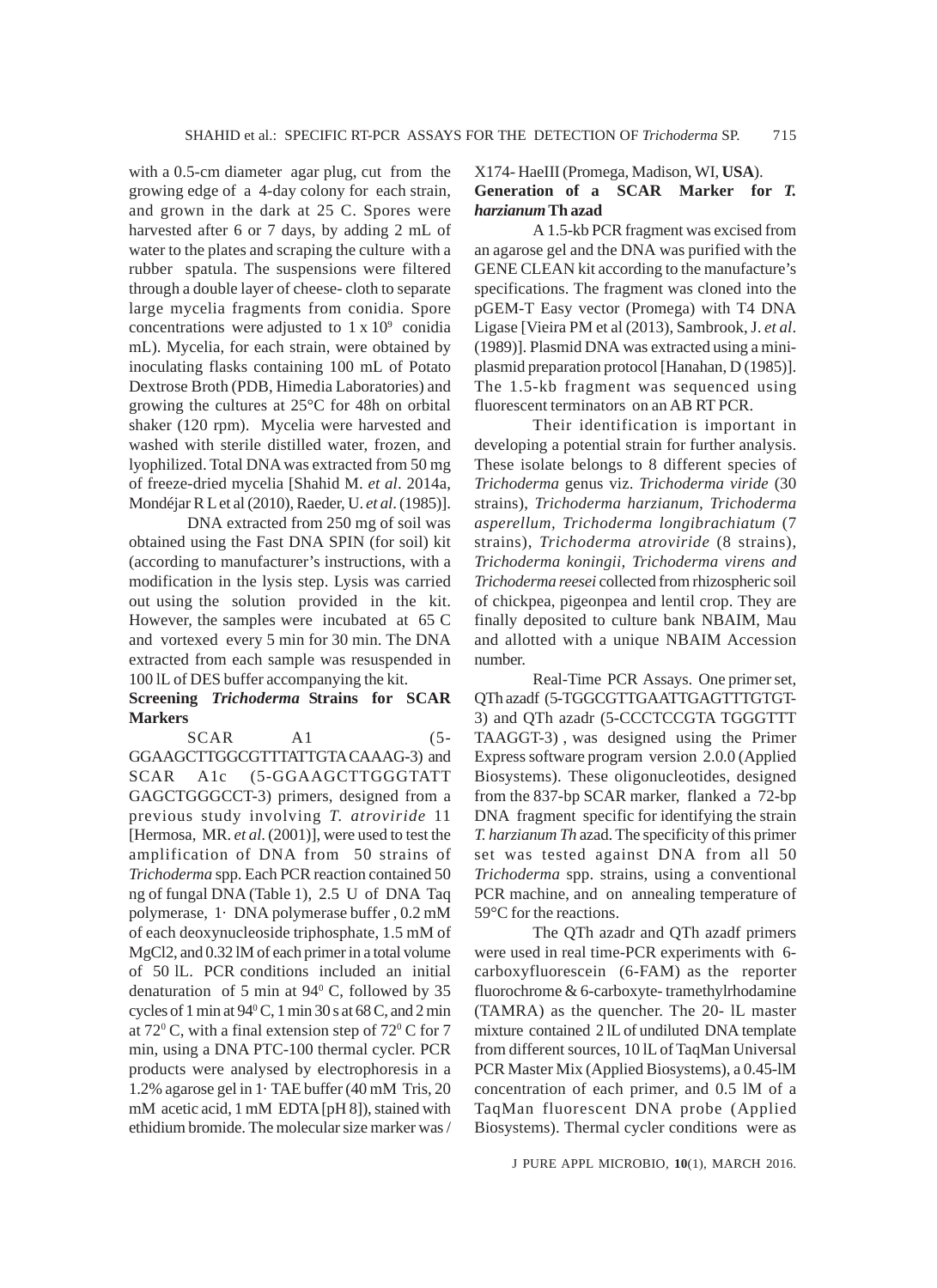follows:  $50 \text{ C}$  for  $2 \text{ min}$  and  $95 \text{ C}$  for  $10 \text{ min}$ , and  $40 \text{ m}$ cycles of PCR amplification at 95 C for 15 s and 59  $C$  for 30 s.

A standard curve, based on threshold cycles (Ct), was created using plasmid DNA containing the 837-bp SCAR marker, and the QTh azadf/QTh azadr primer pair. Plasmid DNA amounts, quantified by spectrophotometry and serially diluted, were 200 pg, 20 pg, 2 pg, 200 fg, 20 fg, and 2 fg. Sterile water was used as a negative control to replace template DNA in PCR reactions (NTC). Ct values were calculated by the ABI Prism 7000 SDS software program (Applied Biosystems) to indicate significant fluorescence signals rising above background during the early cycles of the exponentially growing phase of the PCR amplification process. The standard curve was obtained by plotting the Ct value, defined by the crossing cycle number, versus the logarithm of the quantity of the different plasmid DNA samples. Two microlitre of undiluted DNA from the A, B, C was included as template in the real-time PCR reactions Two microlitre of genomic DNA was also included as positive control. The amount of template DNA was calculated by interpolating the cycle threshold with the standard curve, determined by the ABI Prism 7000 SDS software program, and by the application of a correction factor. DNA quantities were corrected by dividing by 35, a figure that represented the ratio between the 110-bp target fragment and the total size of the plasmid DNA used to generate the standard curve. All reactions were carried out in triplicate.

#### **RESULTS**

#### **SCAR Marker Generation for** *T. harzianum* **Th azad**

Two PCR products were amplified using SCAR A1 and SCAR A1c primers: one 990-bp fragment corresponding to strain *T. atroviride* 11 and one 1.5-kb fragment corre- sponding to *T. harzianum* Th azad . The 990-bp fragment was shown to be diagnostic of *T. atroviride* in work previously done using 17 strains of *Trichoderma* [Hermosa, MR. *et al*. (2001)]. Two primers, BR1 and BR2, were designed to the 1.5-kb fragment from *T. harzianum* Th azad and used to amplify DNA extracted from 49 strains of *Trichoderma* spp..Of these samples, only one 1.5 kb amplicon,

J PURE APPL MICROBIO*,* **10**(1), MARCH 2016.

specific to a sample containing only *T. harzianum* Th azad DNA, was amplified using an annealing temperature of 65°C. No PCR products were detected in any of the other 48 PCR reactions. **Detecting** *Trichoderma* **in Inoculated Soils**

Sample A, a sterile soil artificially inoculated with a mix of 49 *Trichoderma* spp. strains at a concentration of 109 spores per 10 g of soil, yielded 1.6 to 5.6 lg of DNA per g (w/w) of soil. No differences in the amount of DNA were observed in soil samples. The amount of DNA extracted from soil sample, a sterile soil inoculated only with *T. harzianum* Th azad at a concentration of 109 spores per 10 g of soil, was not detected in agarose gel.

BR1 and BR2 primers were used to screen the DNA from the soil samples (Table 1) to discriminate between samples with or without *T. harzianum* Th azad. The diagnostic *1.5* Kb PCR fragment was amplified in soil samples which included spores of *T. harzianum* Th azad. No PCR products were amplified in samples, where spores of *T. harzianum* Th azad were not added (Fig. 1). Identical results were observed when mycelia instead of spores of the *Trichoderma* spp. strains were used to inoculate the soils. The quantities of DNA extracted from soils inoculated with mycelia were 60% higher than the amount extracted using spores as the inoculant.

## **Screening and Quantification of Fungal DNA Using Real-Time PCR**

The QTh azadf/QTh azadr primer pair was used in real-time PCR. A standard curve was created using 4-fold dilutions series of the plasmid containing the 1.5kb SCAR fragment and both primers. The threshold was set to a value of 0.50 with a baseline ranging from cycle 1 to 36. The standard curve showed a linear correlation between input DNA and cycle threshold (**Fig. 2**), with a correlation coefficient (r2) of 0.100754. Significant fluorescent signals were observed for reactions containing DNA extracted from sample , inoculated with 109 spores of *T. harzianum* Th azad per 10 g of soil (Table 1). Genomic DNA of *T. harzianum* Th azad, included as positive control, was also detected. No significant fluorescent signals, rising above background, were detected for sample, which did not contain *T. harzianum* Th azad strain. In addition, no fluorescence was observed for sample , a nonsterile and artificially inoculated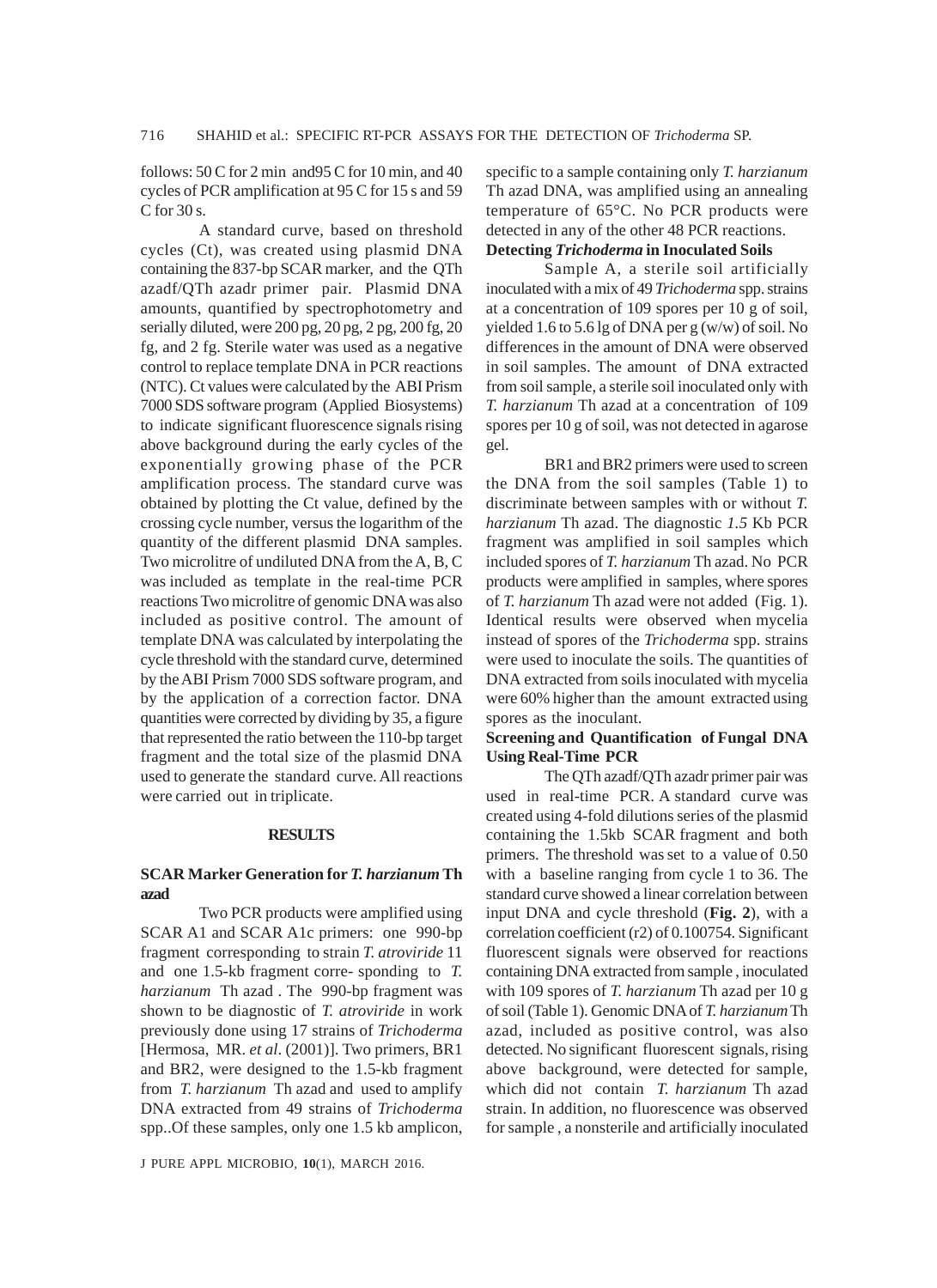| S.<br>No. | Strain<br>code | Source               | ITCC No. | Fungus<br>Identified | Crop     | <b>GPS</b> Location                                                         |
|-----------|----------------|----------------------|----------|----------------------|----------|-----------------------------------------------------------------------------|
| 1         | 6 CP           | Sultanpur            | 7442/09  | T.atroviride         | Chickpea | Latitude: 26.2500 °N<br>Longitude: 79.0000°E                                |
| 2         | 24CP           | Sitapur              | 7443/09  | <i>T.atroviride</i>  | Chickpea | Latitude: 27.5700°N<br>Longitude: 80.6800°E                                 |
| 3         | 71 L           | Hardoi               | 7445/09  | T.atroviride         | Lentil   | Latitude: 26Ú 292 28.3232 2<br>Longitude: 80Ú 182 26.3612 2                 |
| 4         | 115L           | Bahraich             | 7446/09  | T.atroviride         | Lentil   | Latitude: 27.7500°N<br>Longitude: 81.7500°E                                 |
| 5         | 52L            | Unnao                | 7447/09  | T.atroviride         | Lentil   | Latitude: 26.5500 °N<br>Longitude: 80.4800°E                                |
| 6         | 105 CP         | Etawah               | 7451/09  | <i>T.atroviride</i>  | Chickpea | Latitude: 26.7700 °N<br>Longitude: 79.0300°E                                |
| 7         | 75 PP          | Auriya               | 7448/09  | T.atroviride         |          | Pigeon pea Latitude: 26.4700 °N<br>Longitude: 79.5200°E                     |
| 8         | 126 PP         | Kanpur Dehat 7449/09 |          | <i>T.atroviride</i>  |          | Pigeon pea Latitude: 26.2277<br>Longitude: 79.8370                          |
| 9         | 21 PP          | Kaushambi            | 7437/09  | T.longibrachiatum    |          | Pigeon pea Latitude: 26Ú 342 27.6122<br>Longitude: 79Ú 182 24.6232 2        |
| 10        | 31PP           | Allahabad            | 7438/09  | T.longibrachiatum    |          | Pigeon pea Latitude: 25.4358<br>Longitude: 81.8463                          |
| 11        | 81PP           | Mirzapur             | 7439/09  | T.longibrachiatum    |          | Pigeon pea Latitude: 25.1500 °N<br>Longitude: 82.6000°E                     |
| 12        | 100 PP         | Sonbhadra            | 7440/09  | T.longibrachiatum    |          | Pigeon pea Latitude: 24.6897 °N<br>Longitude: 83.0653°E                     |
| 13        | 120 PP         | Bhadoi               | 7441/09  | T.longibrachiatum    |          | Pigeon pea Latitude: 25.3932<br>Longitude: 82.5657                          |
| 14        | 28 CP          | Barabanki            | 7444/09  | T.longibrachiatum    | Chickpea | Latitude: 26.9200 °N<br>Longitude: 81.2000°E                                |
| 15        | 5 CP           | Kanpur Nagar 7450/09 |          | T.longibrachiatum    | Chickpea | Latitude: 25Ú 82 34.82122                                                   |
| 16        | 8 CP           | Kanpur Nagar 8305/11 |          | T. viride            | Chickpea | Longitude: 81Ú 592 2.9792 2<br>Latitude: 26.4600 °N<br>Longitude: 80.3300°E |
| 17        | 11 CP          | Allahabad            | 8306/11  | T. viride            | Chickpea | Latitude: 25.4358<br>Longitude: 81.8463                                     |
| 18        | 17 CP          | Kaushambi            | 8307/11  | T. viride            | Chickpea | Latitude: 26Ú 342 27.6122<br>Longitude: 79Ú 182 24.6232 2                   |
| 19        | 33 CP          | Sitapur              | 8308/11  | T. viride            | Chickpea | Latitude: 27.5700°N<br>Longitude: 80.6800°E                                 |
| 20        | 34 CP          | Hardoi               | 8309/11  | T. viride            | Chickpea | Latitude: 26Ú 292 28.3232 2<br>Longitude: 80Ú 182 26.3612 2                 |
| 21        | 35 CP          | Fatehpur             | 8310/11  | T. viride            | Chickpea | Latitude: 25.9300 °N                                                        |
| 22        | 66 CP          | Auriya               | 8311/11  | T. viride            | Chickpea | Longitude: 80.8000°E<br>Latitude: 26.4700 °N                                |
| 23        | 89 CP          | Unnao                | 8312/11  | T. viride            | Chickpea | Longitude: 79.5200°E<br>Latitude: 26.5500 °N                                |
| 24        | 102 CP         | Etawah               | 8313/11  | T. viride            | Chickpea | Longitude: 80.4800°E<br>Latitude: 26.7700 °N                                |
| 25        | 119 CP         | Kanpur Dehat 8314/11 |          | T. viride            | Chickpea | Longitude: 79.0300°E<br>Latitude: 26.2277                                   |

## **Table 1.** *Trichoderma* isolates used in this study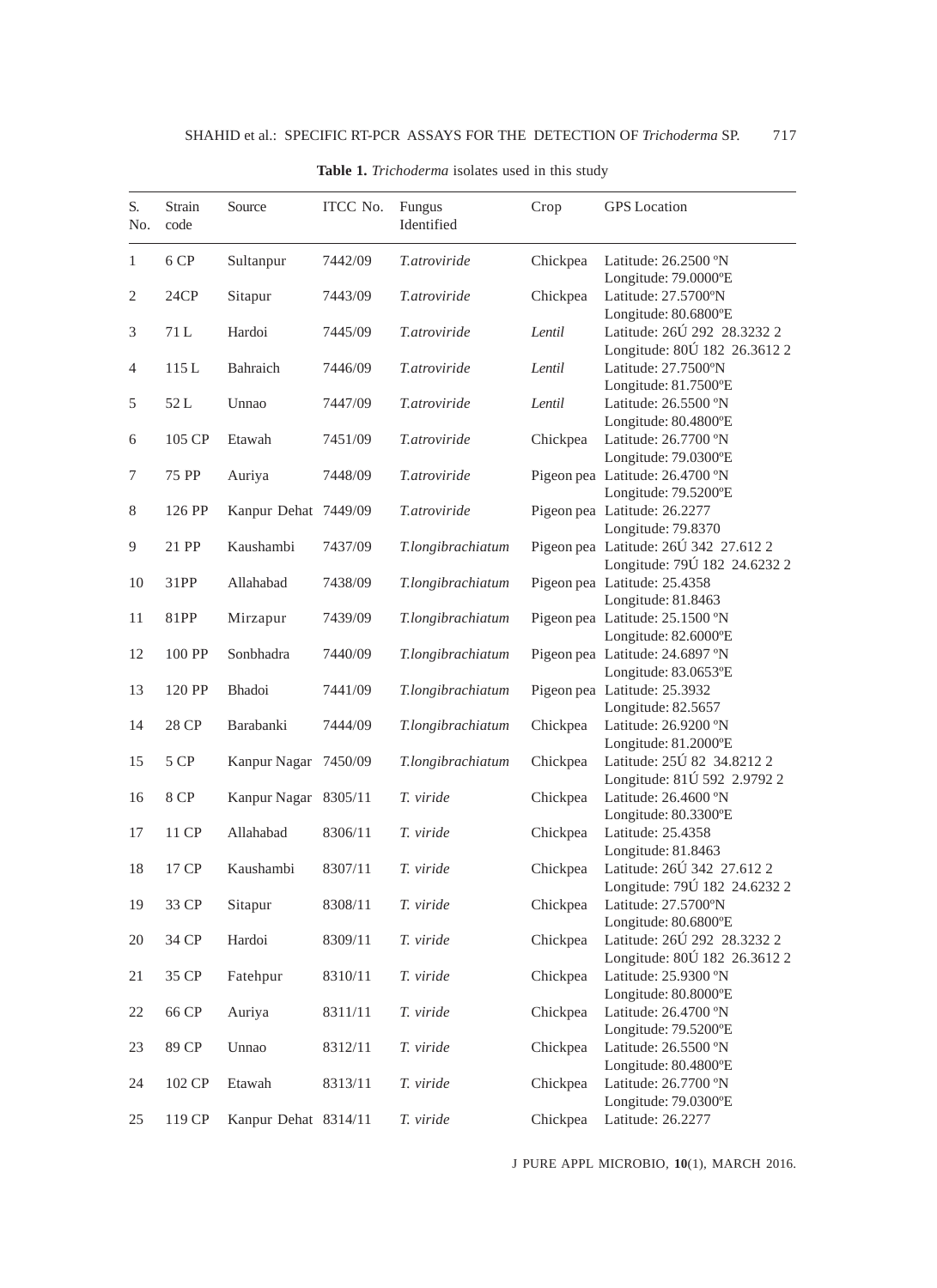## 718 SHAHID et al.: SPECIFIC RT-PCR ASSAYS FOR THE DETECTION OF *Trichoderma* SP.

|       |                                                                                                                                       |                                                                                                                                                                                                                               |                                                                                                                                                                                                                                  |                                                                                                                                                                                                       | Longitude: 79.8370                                                                                           |
|-------|---------------------------------------------------------------------------------------------------------------------------------------|-------------------------------------------------------------------------------------------------------------------------------------------------------------------------------------------------------------------------------|----------------------------------------------------------------------------------------------------------------------------------------------------------------------------------------------------------------------------------|-------------------------------------------------------------------------------------------------------------------------------------------------------------------------------------------------------|--------------------------------------------------------------------------------------------------------------|
| 01 PP | Hardoi                                                                                                                                | 8315/11                                                                                                                                                                                                                       | T. viride                                                                                                                                                                                                                        |                                                                                                                                                                                                       | Pigeonpea Latitude: 26Ú 292 28.3232 2                                                                        |
|       |                                                                                                                                       |                                                                                                                                                                                                                               |                                                                                                                                                                                                                                  |                                                                                                                                                                                                       | Longitude: 80Ú 182 26.3612 2                                                                                 |
| 09 PP |                                                                                                                                       |                                                                                                                                                                                                                               | T. viride                                                                                                                                                                                                                        |                                                                                                                                                                                                       | Pigeonpea Latitude: 25Ú 82 34.82122                                                                          |
|       |                                                                                                                                       |                                                                                                                                                                                                                               |                                                                                                                                                                                                                                  |                                                                                                                                                                                                       | Longitude: 81Ú 592 2.9792 2                                                                                  |
| 14 PP | Barabanki                                                                                                                             | 8317/11                                                                                                                                                                                                                       | T. viride                                                                                                                                                                                                                        |                                                                                                                                                                                                       | Pigeonpea Latitude: 26.9200 °N                                                                               |
|       |                                                                                                                                       |                                                                                                                                                                                                                               |                                                                                                                                                                                                                                  |                                                                                                                                                                                                       | Longitude: 81.2000°E                                                                                         |
| 17 PP | Fatehpur                                                                                                                              | 8318/11                                                                                                                                                                                                                       | T. viride                                                                                                                                                                                                                        |                                                                                                                                                                                                       | Pigeonpea Latitude: 25.9300 °N                                                                               |
|       |                                                                                                                                       |                                                                                                                                                                                                                               |                                                                                                                                                                                                                                  |                                                                                                                                                                                                       | Longitude: 80.8000°E                                                                                         |
| 29 PP | Unnao                                                                                                                                 | 8319/11                                                                                                                                                                                                                       | T. viride                                                                                                                                                                                                                        |                                                                                                                                                                                                       | Pigeonpea Latitude: 26.5500 °N                                                                               |
|       |                                                                                                                                       |                                                                                                                                                                                                                               |                                                                                                                                                                                                                                  |                                                                                                                                                                                                       | Longitude: 80.4800°E                                                                                         |
| 42 PP | Bahraich                                                                                                                              | 8320/11                                                                                                                                                                                                                       | T. viride                                                                                                                                                                                                                        |                                                                                                                                                                                                       | Pigeonpea Latitude: 27.7500°N                                                                                |
|       |                                                                                                                                       |                                                                                                                                                                                                                               |                                                                                                                                                                                                                                  |                                                                                                                                                                                                       | Longitude: 81.7500°E                                                                                         |
| 67 PP | Auriya                                                                                                                                | 8321/11                                                                                                                                                                                                                       | T. viride                                                                                                                                                                                                                        |                                                                                                                                                                                                       | Pigeonpea Latitude: 26.4700 °N                                                                               |
|       |                                                                                                                                       |                                                                                                                                                                                                                               |                                                                                                                                                                                                                                  |                                                                                                                                                                                                       | Longitude: 79.5200°E                                                                                         |
| 74 PP |                                                                                                                                       | 8322/11                                                                                                                                                                                                                       | T. viride                                                                                                                                                                                                                        |                                                                                                                                                                                                       | Pigeonpea Latitude: 27.5700°N                                                                                |
|       |                                                                                                                                       |                                                                                                                                                                                                                               |                                                                                                                                                                                                                                  |                                                                                                                                                                                                       | Longitude: 80.6800°E                                                                                         |
|       |                                                                                                                                       | 8323/11                                                                                                                                                                                                                       | T. viride                                                                                                                                                                                                                        |                                                                                                                                                                                                       | Pigeonpea Latitude: 26.7700 °N                                                                               |
|       |                                                                                                                                       |                                                                                                                                                                                                                               |                                                                                                                                                                                                                                  |                                                                                                                                                                                                       | Longitude: 79.0300°E                                                                                         |
|       |                                                                                                                                       |                                                                                                                                                                                                                               |                                                                                                                                                                                                                                  |                                                                                                                                                                                                       | Pigeonpea Latitude: 26.2277                                                                                  |
|       |                                                                                                                                       |                                                                                                                                                                                                                               |                                                                                                                                                                                                                                  |                                                                                                                                                                                                       | Longitude: 79.8370                                                                                           |
|       |                                                                                                                                       |                                                                                                                                                                                                                               |                                                                                                                                                                                                                                  |                                                                                                                                                                                                       | Latitude: 26.4600 °N                                                                                         |
|       |                                                                                                                                       |                                                                                                                                                                                                                               |                                                                                                                                                                                                                                  |                                                                                                                                                                                                       | Longitude: 80.3300°E                                                                                         |
|       |                                                                                                                                       |                                                                                                                                                                                                                               |                                                                                                                                                                                                                                  |                                                                                                                                                                                                       | Latitude: 26.7700 °N                                                                                         |
|       |                                                                                                                                       |                                                                                                                                                                                                                               |                                                                                                                                                                                                                                  |                                                                                                                                                                                                       | Longitude: 79.0300°E                                                                                         |
|       |                                                                                                                                       |                                                                                                                                                                                                                               |                                                                                                                                                                                                                                  |                                                                                                                                                                                                       | Latitude: 27.5700°N                                                                                          |
|       |                                                                                                                                       |                                                                                                                                                                                                                               |                                                                                                                                                                                                                                  |                                                                                                                                                                                                       | Longitude: 80.6800°E                                                                                         |
|       |                                                                                                                                       |                                                                                                                                                                                                                               |                                                                                                                                                                                                                                  |                                                                                                                                                                                                       | Latitude: 26Ú 292 28.3232 2                                                                                  |
|       |                                                                                                                                       |                                                                                                                                                                                                                               |                                                                                                                                                                                                                                  |                                                                                                                                                                                                       | Longitude: 80Ú 182 26.3612 2                                                                                 |
|       |                                                                                                                                       |                                                                                                                                                                                                                               |                                                                                                                                                                                                                                  |                                                                                                                                                                                                       | Latitude: 26.4700 °N                                                                                         |
|       |                                                                                                                                       |                                                                                                                                                                                                                               |                                                                                                                                                                                                                                  |                                                                                                                                                                                                       | Longitude: 79.5200°E                                                                                         |
|       |                                                                                                                                       |                                                                                                                                                                                                                               |                                                                                                                                                                                                                                  |                                                                                                                                                                                                       | Latitude: 27.2500 °N                                                                                         |
|       |                                                                                                                                       |                                                                                                                                                                                                                               |                                                                                                                                                                                                                                  |                                                                                                                                                                                                       | Longitude: 82.0000°E                                                                                         |
|       |                                                                                                                                       |                                                                                                                                                                                                                               |                                                                                                                                                                                                                                  |                                                                                                                                                                                                       | Latitude: 26.7800 °N                                                                                         |
|       |                                                                                                                                       |                                                                                                                                                                                                                               |                                                                                                                                                                                                                                  |                                                                                                                                                                                                       | Longitude: 82.1300°E<br>Latitude: 25.4358                                                                    |
|       |                                                                                                                                       |                                                                                                                                                                                                                               |                                                                                                                                                                                                                                  |                                                                                                                                                                                                       | Longitude: 81.8463                                                                                           |
|       |                                                                                                                                       |                                                                                                                                                                                                                               |                                                                                                                                                                                                                                  |                                                                                                                                                                                                       | Latitude: 26.2500 °N                                                                                         |
|       |                                                                                                                                       |                                                                                                                                                                                                                               |                                                                                                                                                                                                                                  |                                                                                                                                                                                                       | Longitude: 79.0000°E                                                                                         |
|       |                                                                                                                                       |                                                                                                                                                                                                                               |                                                                                                                                                                                                                                  |                                                                                                                                                                                                       | Latitude: 26.2277                                                                                            |
|       |                                                                                                                                       |                                                                                                                                                                                                                               |                                                                                                                                                                                                                                  |                                                                                                                                                                                                       | Longitude: 79.8370                                                                                           |
|       |                                                                                                                                       |                                                                                                                                                                                                                               |                                                                                                                                                                                                                                  |                                                                                                                                                                                                       | Latitude: 26.4912 °N                                                                                         |
|       |                                                                                                                                       |                                                                                                                                                                                                                               |                                                                                                                                                                                                                                  |                                                                                                                                                                                                       | Longitude: 80.3070°E                                                                                         |
|       |                                                                                                                                       |                                                                                                                                                                                                                               |                                                                                                                                                                                                                                  |                                                                                                                                                                                                       | Pigeonpea Latitude: 26.4912 °N                                                                               |
|       |                                                                                                                                       |                                                                                                                                                                                                                               |                                                                                                                                                                                                                                  |                                                                                                                                                                                                       | Longitude: 80.3070°E                                                                                         |
|       |                                                                                                                                       |                                                                                                                                                                                                                               |                                                                                                                                                                                                                                  |                                                                                                                                                                                                       | Pigeonpea Latitude: 26.4912 °N                                                                               |
|       |                                                                                                                                       |                                                                                                                                                                                                                               |                                                                                                                                                                                                                                  |                                                                                                                                                                                                       | Longitude: 80.3070°E                                                                                         |
|       |                                                                                                                                       |                                                                                                                                                                                                                               |                                                                                                                                                                                                                                  |                                                                                                                                                                                                       | Pigeonpea Latitude: 26.4912 °N                                                                               |
|       |                                                                                                                                       |                                                                                                                                                                                                                               |                                                                                                                                                                                                                                  |                                                                                                                                                                                                       | Longitude: 80.3070°E                                                                                         |
|       |                                                                                                                                       |                                                                                                                                                                                                                               |                                                                                                                                                                                                                                  |                                                                                                                                                                                                       |                                                                                                              |
|       | 78 PP<br>124 PP<br>13L<br>104L<br>35L<br>68L<br>74 L<br>89 L<br>$100\,\mathrm{L}$<br>109L<br>117L<br>119L<br>T.spe<br>T.kon<br>T.vire | Sitapur<br>Etawah<br>Etawah<br>Sitapur<br>Hardoi<br>Auriya<br>Gonda<br>Faizabad<br>Allahabad<br>Sultanpur<br>Th azad CSA Univ.<br>Farm<br>CSA Univ.<br>/(CSAU) Farm<br>CSA Univ.<br>/(CSAU) Farm<br>CSA Univ.<br>/(CSAU) Farm | Kanpur Nagar 8316/11<br>Kanpur Dehat 8324/11<br>Kanpur Nagar 8325/11<br>8331/11<br>8326/11<br>8327/11<br>8328/11<br>8329/11<br>8330/11<br>8332/11<br>8333/11<br>Kanpur Dehat 8334/11<br>6796/12<br>8940/12<br>5201/13<br>4177/13 | T. viride<br>T. viride<br>T. viride<br>T. viride<br>T. viride<br>T. viride<br>T. viride<br>T. viride<br>T. viride<br>T. viride<br>T. viride<br>T.harzianum<br>T.asperellum<br>T.koningii<br>T. virens | Lentil<br>Lentil<br>Lentil<br>Lentil<br>Lentil<br>Lentil<br>Lentil<br>Lentil<br>Lentil<br>Lentil<br>Chickpea |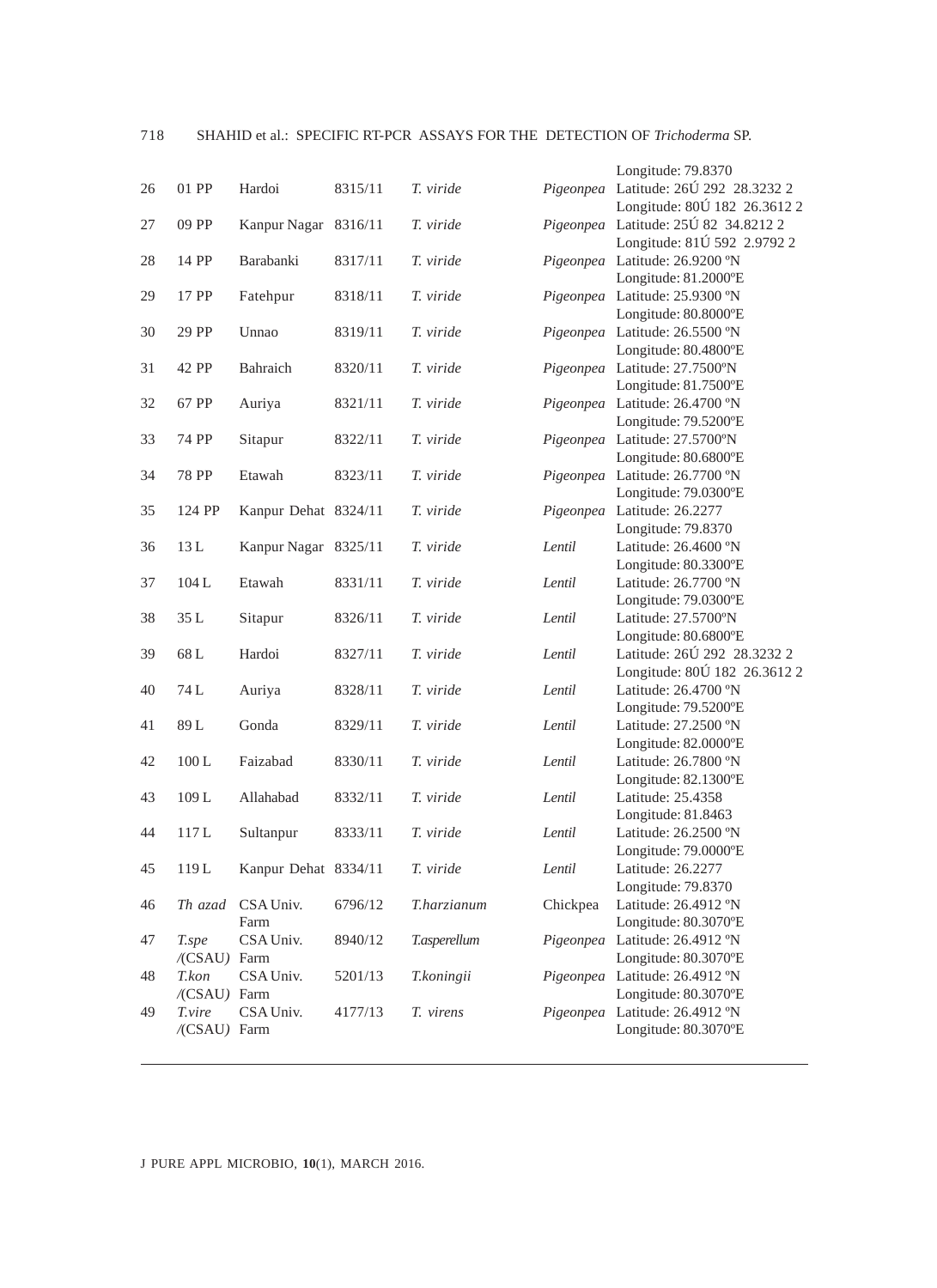





**Fig 1**. Showing expression of *T. harzianum* Th azad DNA



**Fig. 2**. Standard curve with the correlation coefficient (r²) ob- tained by plotting the cycle threshold (Ct) against the input DNA plasmid quantity (logarithm scale) after real-time PCR

soil, which included 49 *Trichoderma* spp. strains distinct from *T. harzianum* Th azad. Thus, indicating that primers QTh azadf and QTh azadr did not amplify the DNA from other microorganisms or *Trichoderma* spp. strains present in this soil. The absence of *T. harzianum* Th azad propagules in sample was confirmed by plating triplicates of 100 mg of soil on *Trichoderma* specific medium, TSM [Askew, DH. *et al*. (1993)]. For sample A, fluorescent signals were detected, but this result was not consistent within the three replicates done for each experiment and could not be considered as a real quantification.

Strains identification *in situ* is an important factor in the monitoring of microorganisms used in the field. In this study, we demonstrated the use of Sequence Characterized Amplified Region (SCAR) markers to detect genomic DNA from *Trichoderma* strains from soil. Two primers (SCAR A1 (5 ' -GGAAGCTTGG CGTTTATTGTACAAAG-3 ') and SCAR A2 (5 ' - GGAAGCTTGGGTAT TGAGCTGGGCCT-3 ' ) were tested against DNA of 49 isolates of *Trichoderma* spp. and a 1.5 kb fragment from *T. harzianum* Th azad, using annealing temperature of 68ºC. These fragments showed no significant homology to any sequence deposited in the database.

#### **DISCUSSION**

The identification of organisms on the basis of DNA investigation requires the characterization of discrimi- nating DNA targets. In fact, this is especially important in the case of *Trichoderma* strains widely used in the bio- control of soil-borne plant-pathogens. Although *T. harzianum* is the species most frequently used in biological control, a search of the sequences from commercial strains revealed that *T. asperellum, T. atroviride* and *T. koningii* were also common species used [Hermosa, MR. *et al*. (2000), Samuels, GJ (1996)]. Moreover, because of the difficulty of monitoring the biocontrol activity of a given strain in natural environments, the development of molecular characters is needed. A recent work describes the cotransformation of a *T. harzianum* strain with green fluorescent protein and GUS genes [Bae, YS. *et al*. (2000)] to study its ability to colonize soil and sclerotia of a plant pathogenic fungus. These genes provide a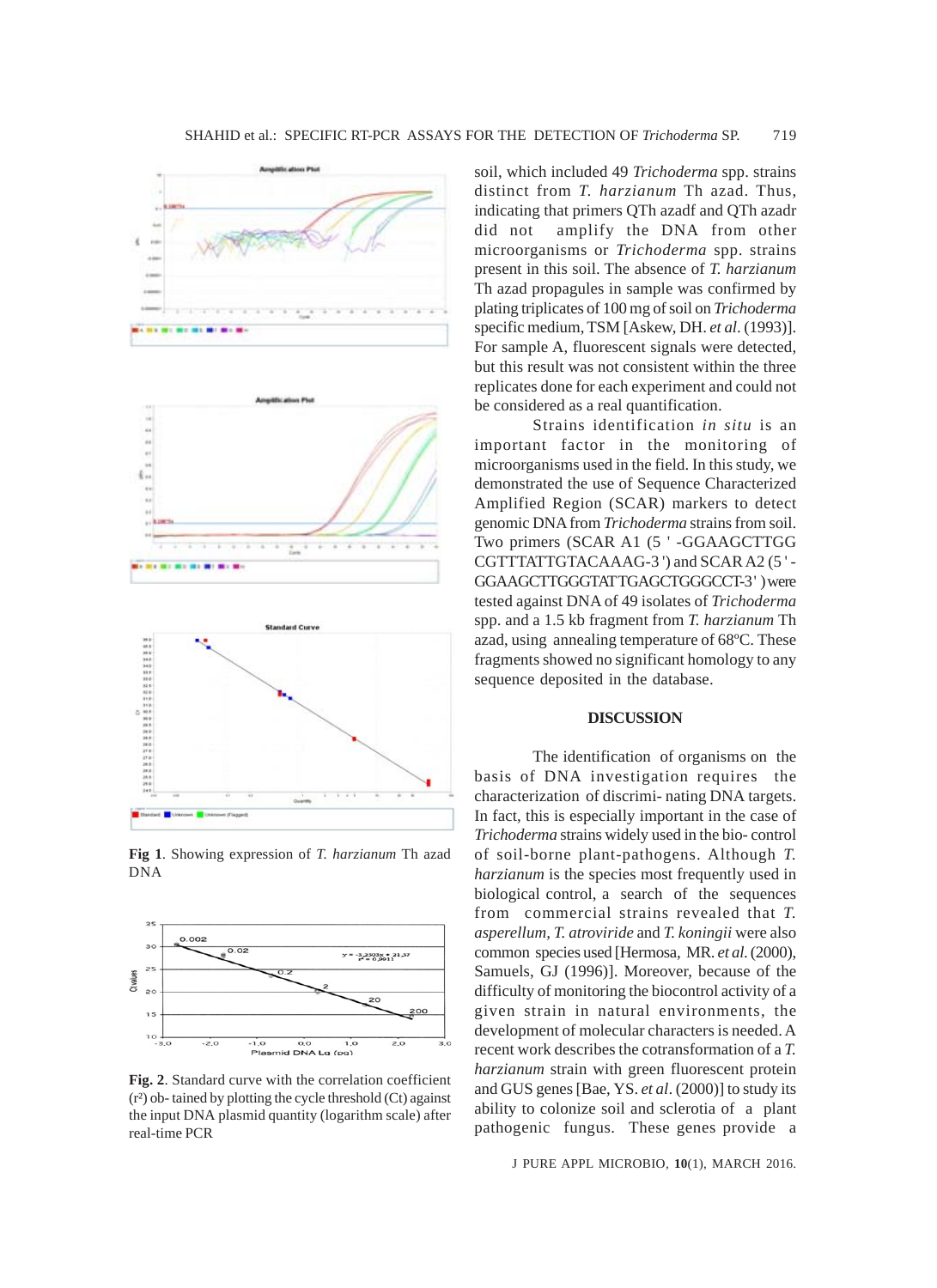valuable tool for the detection and monitoring of specific strains of *T. harzianum* released into the soil. However, the practical use of these transformants is difficult because of the public concern about genetic modified organisms in natural environments.

PCR has provided a reliable method for the identification and detection of microorganisms. Specific primers have been designed from ITS regions or rRNA genes of fungi such as *Rosellinia necatrix* [Schena, L. *et al*. (2002)] or *Glomus intraradices* [Filion, M. *et al*. (2003) ], and specific primers from the *Fusarium solani f. sp. phaseoli* translation elongation factor 1 alpha (tef1) gene [Filion, M. *et al*. (2003)] have permitted the identification of these fungi. Several studies have indicated that some *Trichoderma* species are closely related [Gams, W, *et al*. (1998), Kullnig-Gradinger *et al*. (2002)]. Divergence values of ITS1 and ITS2 regions, ranging from 1.2 to 6.5%, 0 to 5.2% and 1.9 to 14.6%, have been shown for three sections of this genus: *Longibrachiatum, Trichoderma,* and *Pachybasium* [Shahid M. *et al*. 2013c, 2014b, Kuhls, K. *et al*. (1997)]. Similarly, sequence analysis of ITS1 revealed *T. atroviride, T. asperellum*, and *T. harzianum* differ by only 0 to 3% [Hermosa, MR. *et al*. (2000)]. A DNA sequence data analysis of four genes (ITS regions, tef1 a, calmodulin, and a-actin) from *T. harzianum* produced 1.5, 20.9, 14.8, and 5.8% of informativechar- acters, respectively [Shahid M. *et al*. 2013b, 2014d]. However, taking into account the high taxonomic value of these genes, they are not useful enough for designing strain-specific primers for monitoring *Trichoderma* isolates.

*T. harzianum* Th azad is commonly used in basic biocontrol research [De la Cruz, J, *et al*. (1999)] and produces a variety of cell-walldegrading enzymes in natural substrata [Benitez, T. *et al*. (1998)]. Because of its value as a research model, this strain was considered in the present study. In previous work, a strain-specific SCAR marker was developed to distinguish *T. atroviride* 11 from 42 *Trichoderma s*pp. strains, including biocontrol agents, belonging to 13 species [Shahid M. *et al*. 2013a, 2014c, Hermosa, MR. *et al*. (2000)]. In the present study, when the SCAR A1 and SCAR A1c primers were tested under annealing conditions at 65°C, A 1.5 kb fragments was amplified with the DNA from *T. harzianum* Th azad. The 1.5-

J PURE APPL MICROBIO*,* **10**(1), MARCH 2016.

kb band amplified from *T. harzianum* Th azad DNA with SCAR A1 and SCAR A1c primers and sequence analysis provided no evidence of homology with other GenBank sequences.

The specificity of BR1 and BR2 was tested against the DNA isolated from 49 *Trichoderma* species, The primer pair, BR1 and BR2, amplified an 1.5 KB product with *T. harzianum* Th azad DNA. These results suggest that we have identified a suitable molecular marker and that the PCR-specific primers, BR1 and BR2, are useful for detecting *T. harzianum* Th azad. The amount of DNA recovered from a given soil is highly related to factors such as soil type or the method of extraction. In most cases, the recovered DNA from soil is not proportional to the number of inoculated microbial propagules until values are >106 –107 spores per g of soil [Frostegard, A. *et al*. (1999)]. In real-time PCR experiments primers QTh azadf and QTh azad did permit the quantification of a target fragment, contained within the SCAR marker of *T. harzianum Th azad*, from known amounts of spores artificially inoculated in soil samples. The sensitivity of the technique was shown by detecting quantities <0.057 fg of the 1.5kb target fragment of *T. harzianum Th azad*, based on the values of the standard curve. In other real-time experiments using the Taq-Man system, 0.77 fg of *Mycobacterium avium* DNA was detected in fecal samples [Fang *et al*. (2002)]. Our results showed a higher sensitivity (10 times greater) using a Taq-Man probe. In soil sample containing only *T. harzianum Th azad* spores, DNA was quantifiable and the results were reproducible. Fluorescent signals were observed around cycle 31. In the case of soil sample, inoculated with a mixture of 109 spores per 10 g of soil of the 49 strains, including *T. harzianum Th azad*, the results were not consistent or reproducible. This may be explained by the use of a lower annealing temperature, which was determined by the Primer Ex- press program when primers QTh azadf and QTh azadr were designed. In initial experiments, 65°C was the annealing temperature that allowed the specific amplification of the 1.5 kb SCAR marker of *T. harzianum* Th azad, using BR1 and BR2, tested using the DNA from 49 strains. The annealing temperature used in real-time PCR with primers Q Th azadr and QTh azadf primers was 59°C and the total size of the target fragment was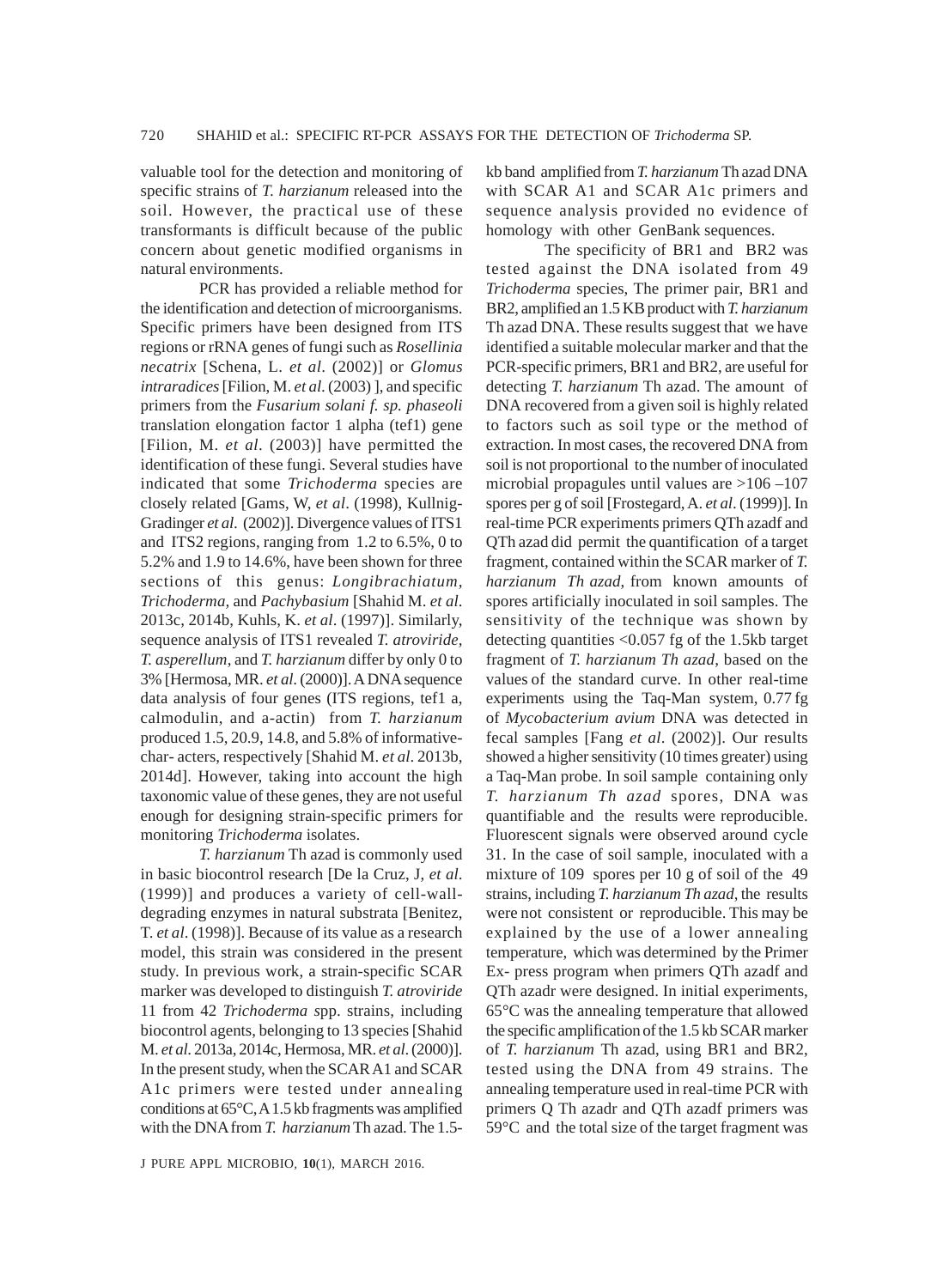1.5kb. Perhaps under these conditions the primers were nonspecifically binding to sites within the DNA of the various strains included within the mixture and therefore were not able to result in a positive or reproducible fluorescent signal for soil sample, whereas this was not the case for sample containing only *T. harzianum* Th azad. Primers QTh azadf and QTh azadr were also tested using conventional PCR with the DNA from pure cultures of 49 *Trichoderma* spp. Only one amplicon was detected with *T. harzianum Th azad* genomic DNA, from spores, indicating the specificity of Q Th azadf and Q Th azad*.*

SCAR primers BR1 and BR2 were able to detect *T. harzianum Th azad* using conventional PCR. However, even though QTh azadf and QTh azadr were able to detect *T.harzianum* Th azad in both pure culture and artificially inoculated sterile soil, their specificity was not great enough to detect and quantify *T.harzianum Th azad* among a mixture of strains. These results suggest that the use of real-time PCR to quantify a specific strain within natural soil containing a complex mixture of microbes is not reproducible with these particular primers and conditions. However, this does not mean that this strategy would not be useful to quantify a given species using multicopy genes such as those from the rRNA cluster [Schena, L. *et al*. (2002)].

#### **ACKNOWLEDGMENTS**

The authors are grateful for the financial support granted by the ICAR under the Niche Area of Excellence on Exploration and Exploitation of *Trichoderma* as a antagonists against soil born pathogen, running in Department of Plant Pathology, C.S. Azad University of Agriculture and Technology, Kanpur.

#### **REFERENCES**

- 1. Askew DH, Laing MD., An adapted selective medium for the quantitative isolation of Trichoderma species. *Plant Pathol* 1993; **42**: 686–690
- 2. Bae YS, Knudsen, GR., Cotransformation of *Trichoderma harzianum* with beta-glucuronidase and green fluorescent protein genes provides a useful tool for monitoring fungal groth and activity in natural soil. *Appl Environ Microbiol*

2000; **66**: 810–815

- 3. Benitez T, Limon MC, Delgado-Jarama J, Rey, M., Glu- canolytic and other enzymes and their genes. In: Harman, GE, Kubicek, CP (Eds.) *Trichoderma* and *Gliocladium*, vol. 2, Enzymes, Biological Control and Commercial Applications, Taylor & Fran- cis, London, 1998; 101–127
- 4. Campos T, Rosello J, Hermosa MR, Rubio B, Grondona I, Monte, E (2001) Antagonistic effect of a *Trichoderma* formulation against *Sclerotinia sclerotiorum* in lettuce. In: Elad, Y, Freeman, S, Monte, E (Eds.) Biocontrol Agents: Mode of Action and Interaction with Other Means of Control, IOBC/WPRS, Bet Dagan, pp 113–116.
- 5. De la Cruz J, Llobell, A: Purification and properties of a basic endo-beta-1,6-glucanase (BGN16.1) from the antagonistic fungus *Trichoderma harzianum*. *Eur J Biochem,* 1999; **265**: 145–151.
- 6. Fang Y, Wu W Pepper J, Larsen J, Marras S, Nelson E, Ep-person W, Christopher-Hennings, J: Comparison of real- time, quantitative PCR with molecular beacons to nested PCR and culture methods for detection of Mycobacterium avium subsp. paratuberculosis in bovine fecal samples. *J Clin Microbiol,* 2002; **40**: 287–291
- 7. Filion M, St-Arnaud M, Jabaji-Hare, SH: Direct quantification of fungal DNA from soil substrate using real-time PCR. *J Microbiol Methods* 1735: 1–10
- 8. Freeman S, Maymon M, Kirshner B, Rav-David D, Elad, Y: Use of GUS transformants of *Trichoderma harzianum* isolate T39 (TRICHODEX) for studying interactions on leaf surfaces. *Biocontrol Sci Technol,* 2002; **12**: 401– 407
- 9. Frostegard A, Courtois S, Ramisse V, Clerc S, Bernillon D, Gall F Jeannin P, Nesme X, Simonet, P: Quantification of bias related to the extraction of DNA directly from soil. *Appl Environ Microbiol* 1999; **65**: 5409–5420.
- 10. Gams W, Meyer, W. What exactly is *Trichoderma harzianum*? *Mycologia,* 1998; **90**: 904– 915
- 11. Green H, Jensen, DF. A tool for monitoring *Trichoderma harzianum*: II. The use of a GUS transformant for ecological studies in the rhizosphere. *Phytopathology,* 1995; **85**: 1436– 1440
- 12. Grondona I, Perez de Algaba A, Monte E, Garcia-Acha, I. Biological control of sugar beet diseases caused by Phoma betae. Greenhouse field tests. In: Hockenhull, J, Jensen, DF, Fokema, NJ (Eds.) New Approaches in Biological Control of Soil-Borne Diseases, IOBC, Copenhagen, Denmark, 1992; pp 39–41
- 13. Grondona I, Hermosa, MR, Tejada, M, Gomis,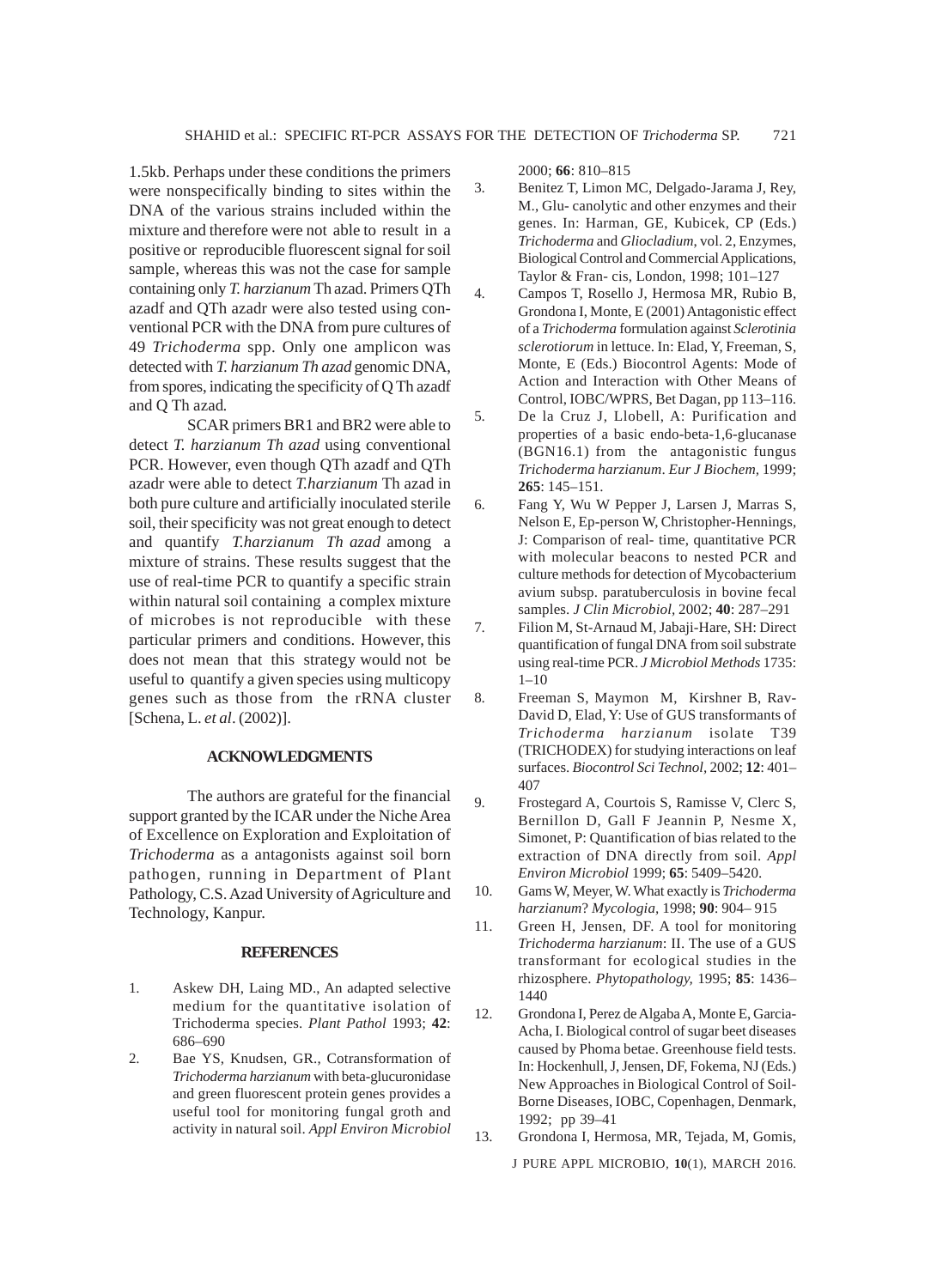#### 722 SHAHID et al.: SPECIFIC RT-PCR ASSAYS FOR THE DETECTION OF *Trichoderma* SP.

MD, Mateos, PF, Bridge, PD, Monte, E, Garcia-Acha, I. Physiological and biochemical characterization of *Trichoderma harzianum,* a bio- logical control agent against soil borne fungal plant pathogens. *Appl Environ Microbiol,* 1997; **63**: 3189–3198

- 14. Grondona, I, Hermosa MR, Vizcaino JA, Garcia Benavides P, Redondo J, Rico C, Monte E, Garcia-Acha, I. Integrated control of rhizomania disease by *Trichoderma* and cultural management. In: Elad, Y, Freeman, S, Monte, E (Eds.) Biocontrol Agents: Mode of Action and Interaction with Other Means of Control, IOBC/ WPRS, Bet Dagan, Israel, 2001; pp 213–216
- 15. Hanahan, D. Techniques for transformation of *Escherichia coli*. In: Glover, DM (Ed.) DNA Cloning. A Practical Approach, IRL Press Limited, Oxford, 1985; p 109
- 16. Hermosa MR, Grondona I, Diaz-Minguez JM, Iturriaga EA, Monte, E. Development of a strain-specific SCAR marker for the detection of *Trichoderma atroviride* 11, a biological control agent against soilborne fungal plant pathogens. *Curr Genet,* 2001; **38**: 343–350
- 17. Hermosa MR, Grondona I, Iturriaga EA, Diaz-Minguez JM, Castro C, Monte E, Garcia- Acha, I. Molecular character- ization of biocontrol isolates of *Trichoderma*. *Appl Environ Microbiol,* 2000; **66**: 1890–1898.
- 18. Hjeljord L, Tronsmo, A. *Trichoderma* and *Gliocladium* in biocontrol: an overview. In: Harman GE, Kubicek, CP (Eds.) Trichoderma and Gliocladium, vol. 2, Enzymes, Biological Control and Commercial Applications, Taylor & Francis, London, 1998; pp 129– 152
- 19. Ke D, Menard C, Picard FJ, Boissinot M, Ouellete M, Roy PH, Bergeron, MG. Development of conventional and real-time PCR assays for the rapid detection of group B Streptococci. *Clin Chem,* 2000; **46**: 324–331
- 20. Kimura H, Morita M, Yabuta Y, Kuzushima K, Kato K, Kojima S, Matsuyama T, Morishima, T. Quantitative analysis of Epstein-Barr virus load by using a real-time PCR assay. *J Clin Microbiol* 1999; **37**: 132–136
- 21. Kubicek CP, Penttila, ME. Regulation of production of plant polysaccharide degrading enzymes by Trichoderma. In: Harman, GE, Kubicek, CP (Eds.) *Trichoderma* and *Gliocladium*, vol. 2, Enzymes, Biological Control and Commercial Applications, Taylor & Francis, London, 1998; pp 49–72
- 22. Kuhls K, Samuels GJ, Meyer W, Kubicek CP, Borner, T. Revision of *Trichoderma sect. Longibrachiatum* including related teleomorphs based on analysis of ribosomal DNA internal

J PURE APPL MICROBIO*,* **10**(1), MARCH 2016.

tran- scribed spacer sequences. *Mycologia,* 1997; **89**: 442–460

- 23. Kullnig-Gradinger C, Szakacs G, Kubicek, CP. Phylogeny and evolution of the genus *Trichoderma*: a multigene approach. *Mycol Res,* 2002; **106**: 757–767
- 24. Lieckfeldt E, Samuels GJ, Nirenberg HI, Petrini, O. A morphological and molecular perspective of Trichoderma viride: is it one or two species? *Appl Environ Microbiol,* 1999; **65**: 2418– 2428
- 25. Lin MH, Chen TC, Kuo TT, Tseng CC, Tseng, CP. Real- time PCR for quantitative detection of Toxoplasma gondii. *J Clin Microbiol,* 2000; **38**: 4121–4125
- 26. Lo CT, Nelson EB, Harman, GE. Biological control of turfgrass diseases with a rhizosphere competent strain of *Trichoderma harzianum*. *Plant Dis,* 1996; **80**: 736–741
- 27. Lo CT, Nelson EB, Hayes CK, Harman, GE, Ecological studies of transformed Trichoderma harzianum strain 1295-22 in rhizosphere and on the phylloplane of creeping bentgrass. 1998; **88**: 129–136
- 28. Loeffler J, Henke N, Hebart H, Schmidt D, Hagmeyer L, Schumacher U, Einsele, H. Quantification of fungal DNA by using fluorescence resonance energy transfer and the Lightcycler system. *J Clin Microbiol* 2000; **38**: 586– 590
- 29. Lorito, M. Chitinolytic enzymes and their genes. In: Har- man, GE, Kubicek, CP (Eds.) *Trichoderma* and *Gliocladium*, vol. 2, Enzymes, Biological Control and Commercial Applications, Taylor & Francis, London, 1998; pp 73–100
- 30. Muthumeenakshi S, Mills PR, Brown AE, Seaby, DA. Intraspecific molecular variation among *Trichoderma harzianum* isolates colonizing mushroom compost in the British Isles. *Microbiology,* 1994; **140**: 769–777
- 31. Ospina-Giraldo MD, Royse DJ, Chen X, Romaine, CP. Molecular phylogenetic analyses of biological control strains of *Trichoderma harzianum* and other biotypes of Trichoderma spp. associated with mushroom green mold. *Phytopathology,* 1999; **89**: 308–313.
- 32. Raeder U, Broda, P. Rapid preparation of DNA from fila- mentous fungi. *Lett Appl Microbiol,* 1985; **1**: 17–20
- 33. Raeymaekers, L, Quantitative PCR. In: Lo, YMD (Ed.) Methods in Molecular Medicine: Clinical Applications of PCR, Humana Press, Totowa, NJ, 1998; pp 27–38.
- 34. Sambrook J, Fritsch EF, Maniatis, T, Molecular Cloning: A Laboratory Manual. Cold Spring Harbor Laboratory Press, Cold Spring Harbor, 1989; NY.